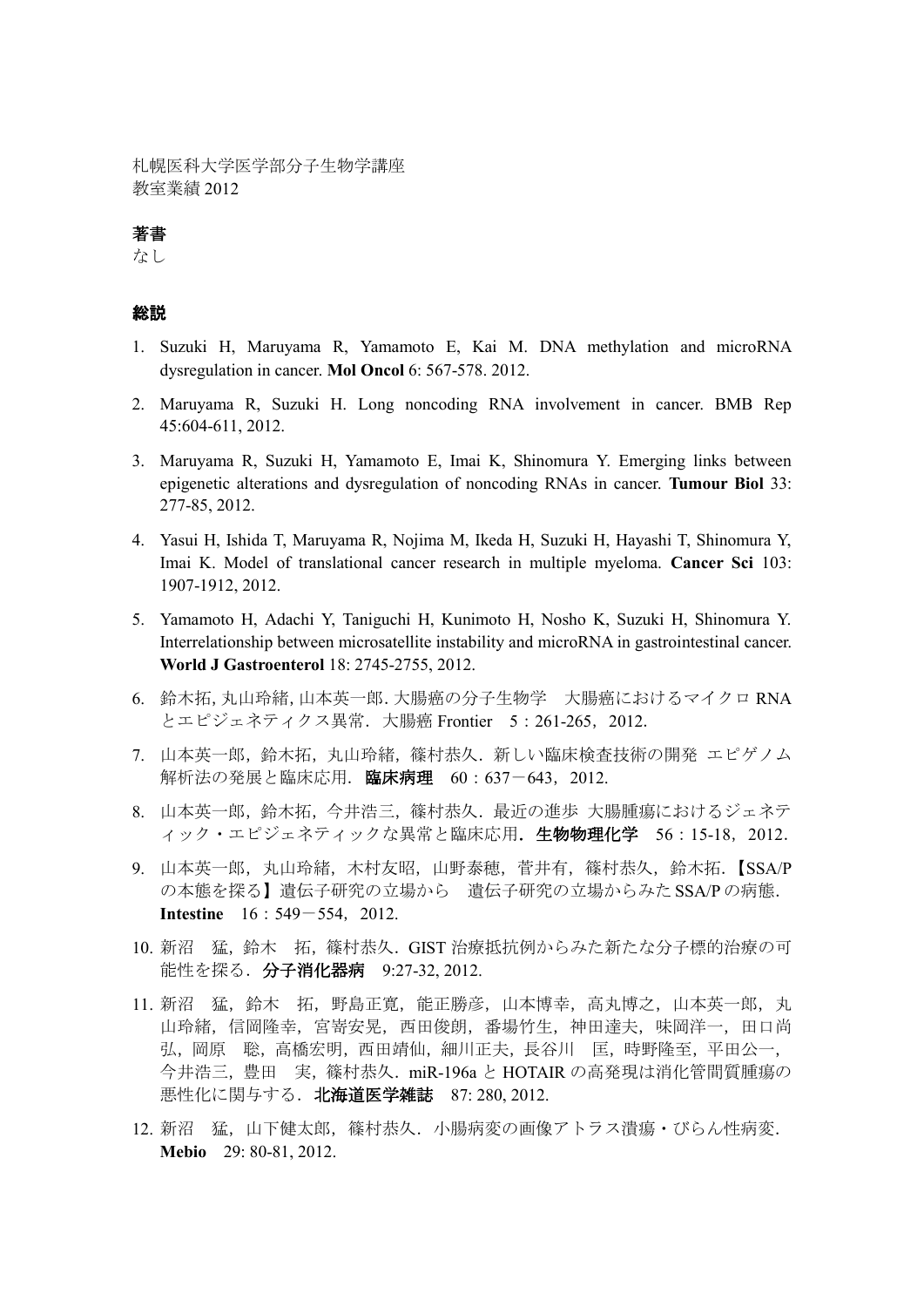### 原著

- 1. Aoki Y, Nojima M, Suzuki H, Yasui H, Maruyama R, Yamamoto E, Ashida M, Itagaki M, Asaoku H, Ikeda H, Hayashi T, Imai K, Mori M, Tokino T, Ishida T, Toyota M, Shinomura Y. Genomic vulnerability to LINE-1 hypomethylation is a potential determinant of the clinicogenetic features of multiple myeloma. **Genome Med** 4:101, 2012.
- 2. Kimura T, Yamamoto E, Yamano HO, Suzuki H, Kamimae S, Nojima M, Sawada T, Ashida M, Yoshikawa K, Takagi R, Kato R, Harada T, Suzuki R, Maruyama R, Kai M, Imai K, Shinomura Y, Sugai T, Toyota M. A novel pit pattern identifies the precursor of colorectal cancer derived from sessile serrated adenoma. **Am J Gastroenterol** 107: 460-469, 2012.
- 3. Yamamoto E, Suzuki H, Yamano HO, Maruyama R, Nojima M, Kamimae S, Sawada T, Ashida M, Yoshikawa K, Kimura T, Takagi R, Harada T, Suzuki R, Sato A, Kai M, Sasaki Y, Tokino T, Sugai T, Imai K, Shinomura Y, Toyota M. Molecular dissection of premalignant colorectal lesions reveals early onset of the CpG island methylator phenotype. **Am J Pathol** 181: 1847-1861, 2012.
- 4. Niinuma T, Suzuki H, Nojima M, Nosho K, Yamamoto H, Takamaru H, Yamamoto E, Maruyama R, Nobuoka T, Miyazaki Y, Nishida T, Bamba T, Kanda T, Ajioka Y, Taguchi T, Okahara S, Takahashi H, Nishida Y, Hosokawa M, Hasegawa T, Tokino T, Hirata K, Imai K, Toyota M, Shinomura Y. Upregulation of miR-196a and HOTAIR drive malignant character in gastrointestinal stromal tumors. **Cancer Res** 72: 1126-1136, 2012.
- 5. Takamaru H, Yamamoto E, Suzuki H, Nojima M, Maruyama R, Yamano HO, Yoshikawa K, Kimura T, Harada T, Ashida M, Suzuki R, Yamamoto H, Kai M, Tokino T, Sugai T, Imai K, Toyota M, Shinomura Y. Aberrant methylation of RASGRF1 is associated with an epigenetic field defect and increased risk of gastric cancer. Cancer Prev Res 5: 1203-1212, 2012.
- 6. Kashima L, Idogawa M, Mita H, Shitashige M, Yamada T, Ogi K, Suzuki H, Toyota M, Ariga H, Sasaki Y, Tokino T. CHFR regulates the mitotic checkpoint by targeting PARP-1 for ubiquitination and degradation. **J Biol Chem** 287: 12975-12984, 2012.
- 7. Shitani M, Sasaki S, Akutsu N, Takagi H, Suzuki H, Nojima M, Yamamoto H, Tokino T, Hirata K, Imai K, Toyota M, Shinomura Y. Genome-wide analysis of DNA methylation identifies novel cancer-related genes in hepatocellular carcinoma. **Tumour Biol** 33: 1307-1317, 2012.
- 8. Sukawa Y, Yamamoto H, Nosho K, Kunimoto H, Suzuki H, Adachi Y, Nakazawa M, Nobuoka T, Kawayama M, Mikami M, Matsuno T, Hasegawa T, Hirata K, Imai K, Shinomura Y. Alterations in the human epidermal growth factor receptor 2-phosphatidylinositol 3-kinase-v-Akt pathway in gastric cancer. **World J Gastroenterol** 18:6577-6586, 2012.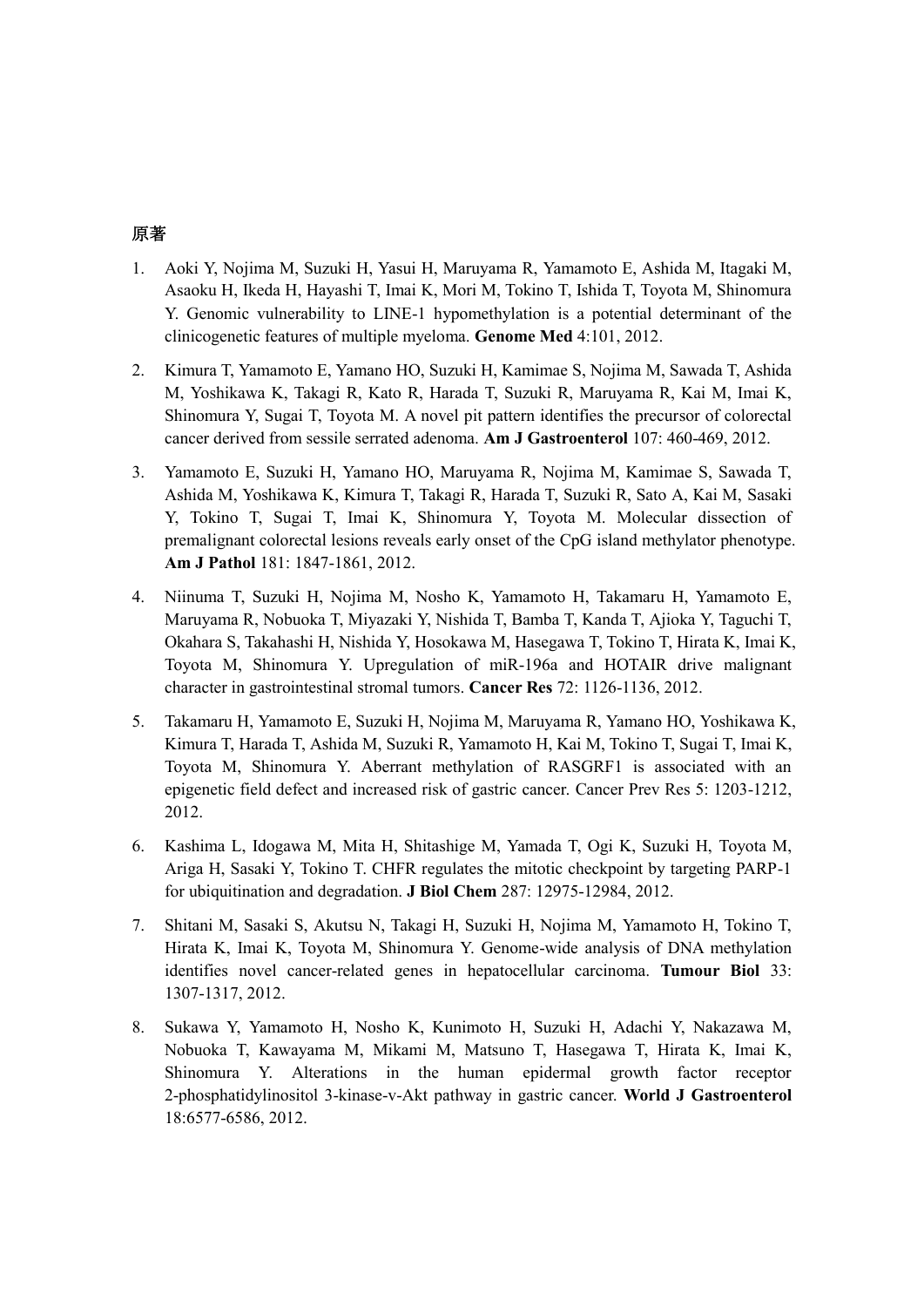- 9. Sasaki Y, Sugisaka J, Maruyama R, Sugisaka J, Tamura M, Sugisaka J, Suzuki H, Idogawa M, Shinomura Y, Tokino T. CLCA2, a target of the p53 family, negatively regulates cancer cell migration and invasion. **Cancer Biol Ther** 13:1512-21, 2012.
- 10. Ohashi H, Adachi Y, Yamamoto H, Taniguchi H, Nosho K, Suzuki H, Arimura Y, Imai K, Carbone DP, Shinomura Y. IGF-I receptor expression is associated with aggressive phenotypes and has therapeutic activity in biliary tract cancers. **Cancer Sci** 103: 252-261, 2012.
- 11. Okamoto Y, Sawaki A, Ito S, Nishida T, Takahashi T, Toyota M, Suzuki H, Shinomura Y, Takeuchi I, Shinjo K, An B, Ito H, Yamao K, Fujii M, Murakami H, Osada H, Kataoka H, Joh T, Sekido Y, Kondo Y. Aberrant DNA methylation associated with aggressiveness of gastrointestinal stromal tumour. **Gut** 61: 392-401, 2012.
- 12. Oishi Y, Watanabe Y, Yoshida Y, Sato Y, Hiraishi T, Oikawa R, Maehata T, Suzuki H, Toyota M, Niwa H, Suzuki M, Itoh F. Hypermethylation of Sox17 gene is useful as a molecular diagnostic application in early gastric cancer. **Tumour Biol** 33: 383-393, 2012.
- 13. Yi JM, Dhir M, Guzzetta AA, Iacobuzio-Donahue CA, Heo K, Yang KM, Suzuki H, Toyota M, Kim HM, Ahuja N. DNA methylation biomarker candidates for early detection of colon cancer. **Tumour Biol** 33: 363-372, 2012.
- 14. Tsuyada A and Wang SE., Fibroblast-Derived CCL2 Induces Cancer Stem Cells--Response. **Cancer Res** 73:1032-1033, 2013.
- 15. Chandra M, Zang S, Li H, Zimmerman LJ, Champer J, Tsuyada A, Chow A, Zhou W, Yu Y, Gao H, Ren X, Lin RJ, Wang SE., Nuclear translocation of type I TGF-β receptor confers a novel function in RNA processing. **Mol Cell Biol** 32:2183-2195, 2012.
- 16. Tsuyada A, Chow A, Wu J, Somlo G, Chu P, Loera S, Luu T, Li X, Wu X, Ye W, Chen S, Zhou W, Yu Y, Wang YZ, Ren X, Li H, Scherle P, Kuroki Y, Wang SE., CCL2 mediates crosstalk between cancer cells and stromal fibroblasts that regulates breast cancer stem cells. **Cancer Res** 72:2768-2779, 2012.

## 学会発表

# (国際学会)

- 1. Suzuki H, Nojima M, Yamamoto E, Shimizu T, Sawada T, Aoki Y, Shinomura Y, Toyota M. Upregulation of Non-coding RNAs Encoded in the HOX Cluster is Associated with the Malignancy of Gastrointestinal Stromal Tumors. The 3th Symposium of A3 Foresight Program. February 8-10,2012, Korea
- 2. Maruyama R, Michail Shipitsina, Sibgat Choudhury, Zhenhua Wu, Shirley Liu, Saraswati Sukumar, Suzuki H, Kornelia Polyak.Altered Antisense-toense Transcript Ratios in Breast Cancer. The 3th Symposium of A3 Foresight Program. February 8-10,2012, Korea.
- 3. Tsuyada A, Chow A, Wu J, Somlo G, Loera S, Suzuki H, Wang SE. A crosstalk circuit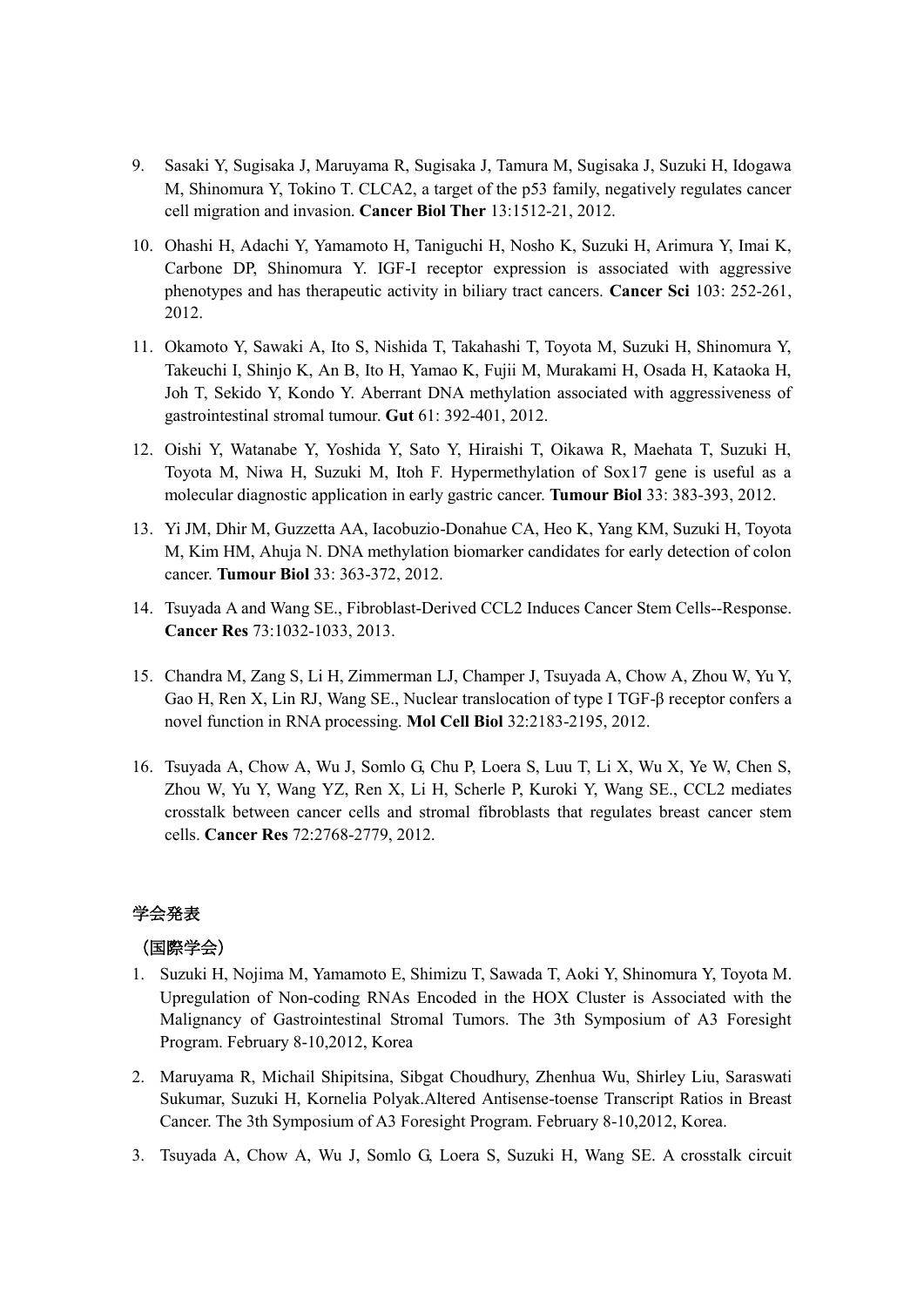between cancer cell and stromal fibroblasts mediated by chemokine (C-C motif) ligand 2 regulates breast cancer stem cells. The 3th Symposium of A3 Foresight Program. February 8-10, 2012, Korea.

- 4. Tsuyada A, Yujun Wang, Yang Yu, Toyota M, Shizhen Emily Wang, Suzuki H. Trasforming growth factor-β regulates the sphere-initiating stem cell-like feature in breast cancer through miRNA-181 and ATM. Sapporo Cancer Epigenetics Seminar of the A3 Foresight Program 2012.September 1-2, 2012, Japan.
- 5. Maruyama R, Ying Su, Noga Bloushtain-Qimron, Andriy Marusyk, Alexander Zak, Mary Jo Fackler, Mei Li, Jessica Kim, Saraswati Sukumar, Suzuki H, Alexander Gimelbrant, Kornelia Polyak. Integrative genome-wide analysis of somatic cell hybrids identified candidate key regulators of iuminal and basal-like breast cancer cell phenotypes.Sapporo Cancer Epigenetics Seminar of the A3 Foresight Program 2012. September 1-2, 2012, Japan.
- 6. Kumegawa K, Maruyama R, Yamamoto E, Ashida M, Sawada T, Harada T, Nojima M, Tsuyada A, Aoki Y, Sato A, Kai M, Sugai T, Yamano H, Suzuki H. Global Identification of noval large intergenic non-coding RNAs silenced by DNA methylation in colorectal cancer.Sapporo Cancer Epigenetics Seminar of the A3 Foresight Program 2012. September 1-2, 2012, Japan.

# (国内学会)

- 1. 新沼 猛,鈴木 拓,野島正寛,高丸博之,山本英一郎,能正勝彦,山本博幸,篠 村恭久. GIST の悪性度マーカーおよび治療標的としての non-coding RNA. 第8回 日本消化管学会総会学術集会.2012 年 2 月 10-11 日, 仙台.
- 2. 佐藤亜紀子,甲斐正広,鈴木拓,西坂尚弘,肥田時征,米田明弘,山下利春.悪性黒色腫の 細胞浸潤における DGK-γ の関与.日本研究皮膚科学会 第 39 回年次学術大会・総 会 ,2012 年 2 月, 那覇.
- 3. 新沼 猛. クローン病術後狭窄に対し複数回のバルーン拡張を行った1例. 第30 回北海道クローン病検討会.2012, 札幌.
- 4. 鈴木拓. 消化管間腫瘍における microRNA 発現プロファイル解析. 第49回日本臨 床分子医学会学術集会.2012 年 4 月 13-14 日,京都..
- 5. 鈴木拓,新沼猛,野島正寛,山本英一郎,丸山玲緒,山本博幸,篠村恭久. 消化管 間質腫瘍における microRNA 発現プロファイル解析. 第49回日本臨床分子医学会 学術集会.2012 年 4 月 13-14 日,京都.
- 6. 新沼 猛,鈴木 亮,須河恭敬,齊藤真由子,山本英一郎,能正勝彦,山下健太郎, 山本博幸,有村佳昭,篠村恭久.原発性 AL アミロイドーシスにおける内視鏡所見 および臨床所見についての検討.第 83 回日本消化器内視鏡学会総会.2012 年 5 月 12-14 日, 東京.
- 7. 鈴木拓.GIST における miR-196a と HOTAIR の過剰発現と悪性度との相関.第 6 回日本エピジェネティクス研究会年会.2012 年 5 月 14-15 日,東京.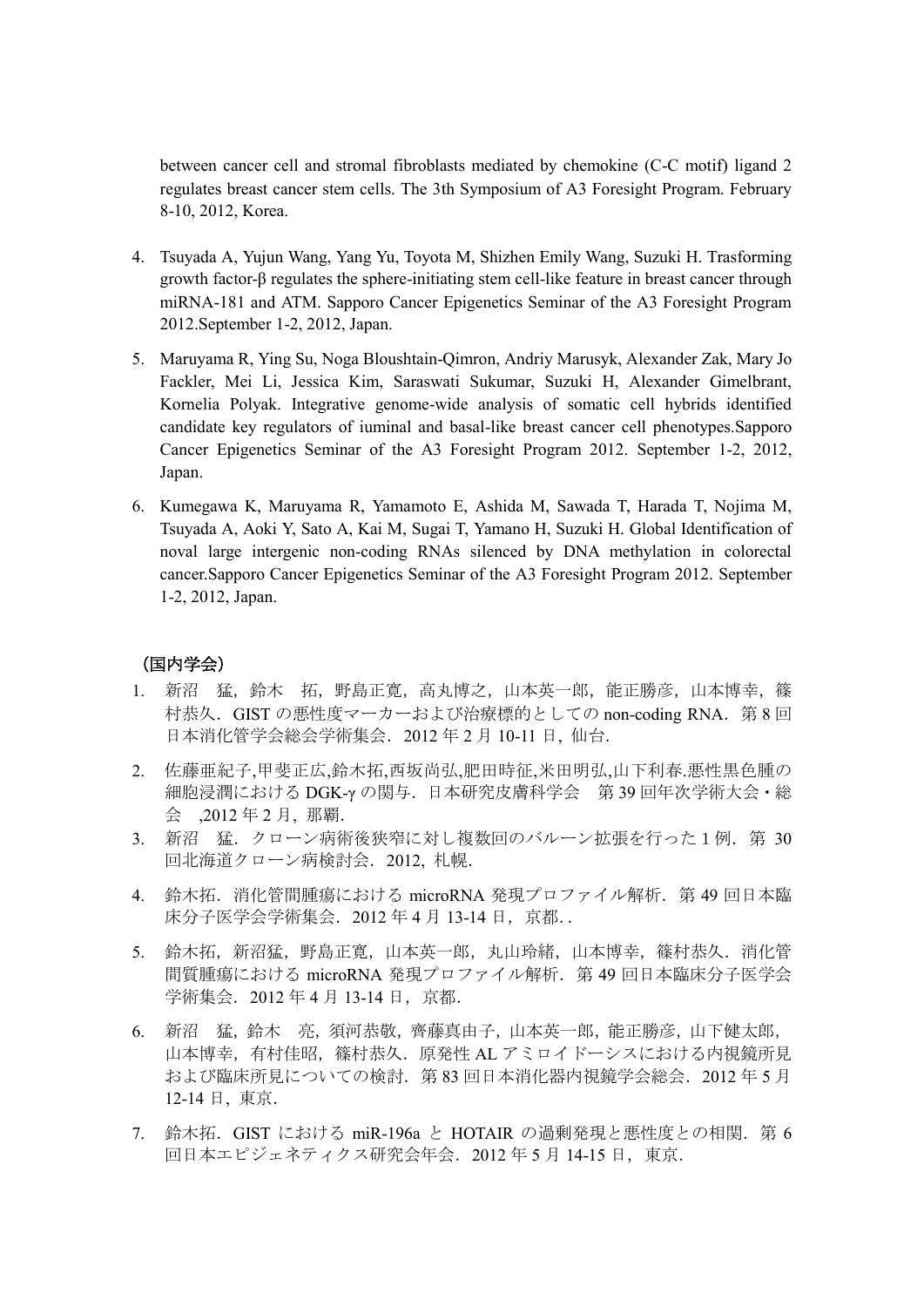- 8. 山本英一郎. 大腸腫瘍におけるニューロテンシン受容体1 (NTSR1)のエピジェ ネティクス異常と臨床的意義. 第6回日本エピジェネティクス研究会年会. 2012 年 5 月 14-15 日, 東京.
- 9. 丸山玲緒. 大腸内視鏡の生検検体を用いた ChIPSeq 法の開発ー大腸癌におけるヒス トン修飾の網羅的解析と臨床応用への試み.第 6 回日本エピジェネティクス研究会 年会.2012年5月14-15日, 東京.
- 10. 山本英一郎,鈴木拓,神前正幸,丸山玲緒,野島正寛,篠村恭久.大腸腫瘍におけ るニューロテンシン受容体1(NTSR1)のエピジェネティクス異常と臨床的意義. 第 6 回日本エピジェネティクス研究会年会.2012 年 5 月 14-15 日,東京.
- 11. 高丸博之,鈴木拓,山本英一郎,丸山玲緒,神前正幸,甲斐正広,篠村恭久..胃 癌における RASGRF1 メチル化の同定と胃癌リスクマーカーとしての応用. 第6回 日本エピジェネティクス研究会年会.2012 年 5 月 14-15 日,東京.
- 12. 鈴木 拓, 新沼猛, 野島正寛, 高丸博之, 山本英一郎, 丸山玲緒, 甲斐正広, 篠村 恭久.GIST における miR-196a と HOTAIR の過剰発現と悪性度との相関.第 6 回日 本エピジェネティクス研究会年会.2012 年 5 月 14-15 日,東京.
- 13. 野島正寛,鈴木拓,安井寛,丸山玲緒,青木由佳,石田禎夫,森満,豊田実,篠村 恭久.MBD-sequencing による多発性骨髄腫のメチローム解析とそのゲノム脆弱性 への影響.第 6 回日本エピジェネティクス研究会年会.2012 年 5 月 14-15 日,東京.
- 14. 丸山玲緒,山本英一郎,鈴木拓,芦田仁己,神前正幸,野島正寛,甲斐正広,篠村 恭久.大腸内視鏡の生検検体を用いた ChIpSeq 法の開発-大腸癌におけるヒストン 修飾の網羅的解析と臨床応用への試み.第 6 回日本エピジェネティクス研究会年会. 2012 年 5 月 14-15 日,東京.
- 15. 小西由紀,林浩志,鈴木拓,山本英一郎,東本浩子,杉崎肇.miR34b/c をモデルと したDNAメチル化率測定方法の比較.第6回日本エピジェネティクス研究会年会. 2012 年 5 月 14-15 日,東京.
- 16. 青木由佳,野島正寛,鈴木拓,安井寛,丸山玲緒,石田禎夫,豊田実,篠村恭久. グローバルな低メチル化に対するゲノム脆弱性は多発性骨髄腫の臨床遺伝学的特 徴を決定づける.第 6 回日本エピジェネティクス研究会年会.2012 年 5 月 14-15 日, 東京.
- 17. 丸山玲緒. 大腸内視鏡の生検検体を用いた ChIPSeq 法の開発 大腸癌におけるヒ ストン修飾の網 羅的解析と診断への応用の試み.NGS 現場の会 第二回研究会. 2012 年 5 月 24 日,大阪.
- 18. 粂川 昂平, 丸山 玲緒, 山本 英一郎, 佐藤 亜紀子, 甲斐 正広, 鈴木 拓. 大腸癌 においてエピジェネティックに抑制されている長鎖 ncRNA の網羅的同定の試み. 第 14 回日本 RNA 学会年会. 2012 年 7 月 18 日, 宮城.
- 19. 鈴木 拓.消化管腫瘍のエピゲノムおよび non-codingRNA 解析による分子マーカー 探索. 第 32 回日本分子腫瘍マーカー研究会, 2012 年 9 月 18 日, 札幌.
- 20. 丸山玲緒,山本英一郎,粂川昇平,井戸川雅史,野島正寛,甲斐正広,佐藤亜紀子, 佐々木泰史,山野泰穂,菅井有,篠村恭久,時野隆至,鈴木拓.消化管内視鏡の生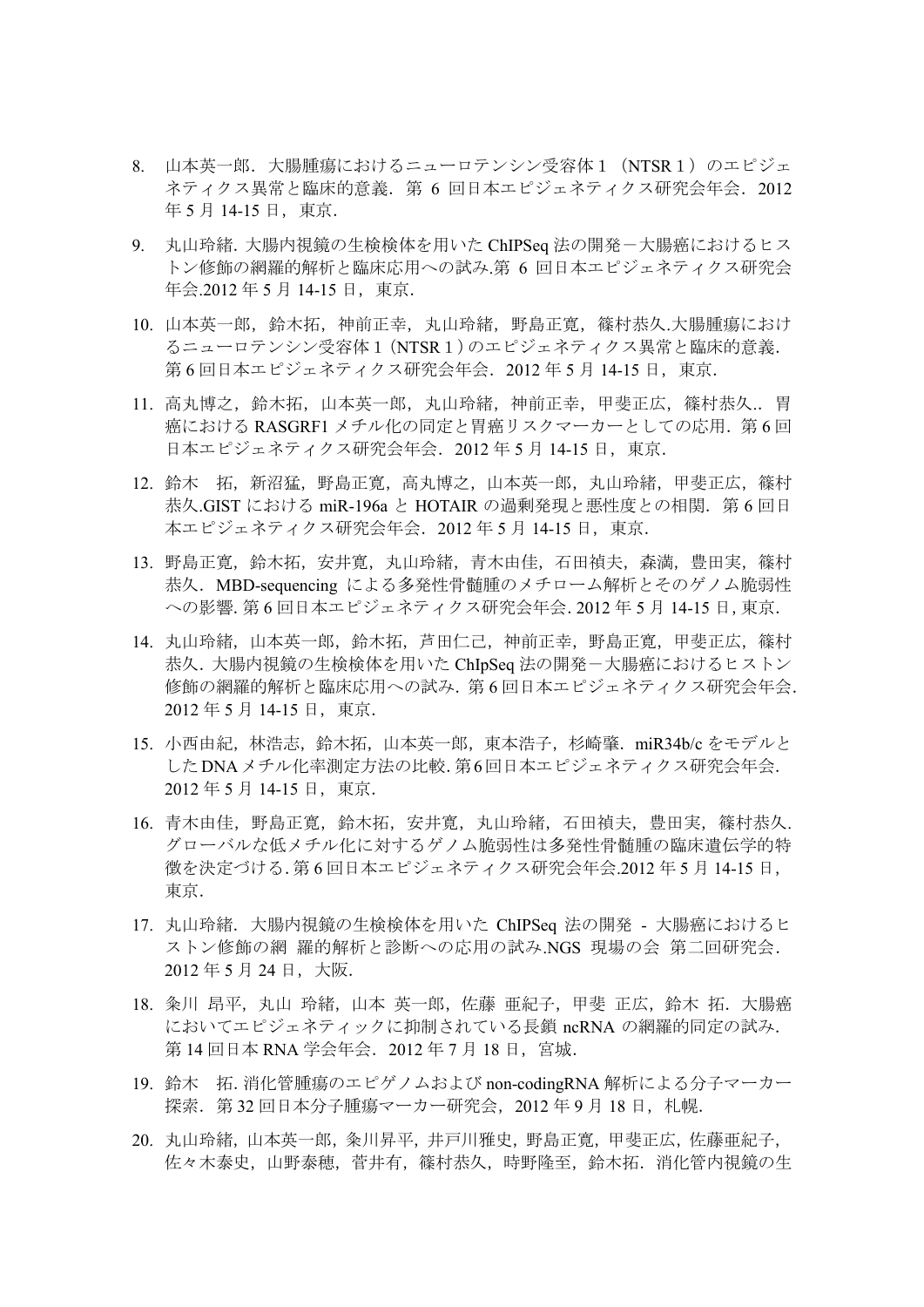検検体におけるヒストン修飾の網羅的な解析と新規分子マーカー同定の試み.第 32 回日本分子腫瘍マーカー研究会, 2012年9月18日, 札幌.

- 21. 鈴木 亮,山本英一郎,鈴木拓,野島正寛,丸山玲緒,能正勝彦,山本博幸,甲斐 正広,山野泰穂,菅井有,今井浩三,篠村恭久.microRNA-34b/c の異常メチル化 は胃癌の異時性多発リスクに関与する.第 32 回日本分子腫瘍マーカー研究会,2012 年 9 月 18 日, 札幌.
- 22. 丸山玲緒.消化管内視鏡の生検検体におけるヒストン修飾の網羅的な解析と新規分 子マーカー同定の試み.第 32 回日本分子腫瘍マーカー研究会,2012 年 9 月 18 日, 札幌.
- 23. 鈴木 亮,山本英一郎,鈴木拓,野島正寛,丸山玲緒,能正勝彦,山本博幸,甲斐 正広,山野泰穂,菅井有,今井浩三,篠村恭久.microRNA-34b/c の異常メチル化 は胃癌の異時性多発リスクに関与する.第 32 回日本分子腫瘍マーカー研究会,2012 年 9 月 18 日, 札幌.
- 24. 鈴木 拓, 新沼猛, 野島正寛, 丸山玲緒, 山本英一郎, 甲斐正広, 能正勝彦, 山本 博幸,時野隆至,今井浩三,篠村恭久. (シンポジウム)microRNA-196a と HOTAIR の過剰発現は消化管間質腫瘍の悪性度と相関する.第 71 回日本癌学会学術総会, 2012年9月19-21日, 札幌
- 25. 鈴木 亮,山本英一郎,鈴木拓,丸山玲緒,能正勝彦,山本博幸,野島正寛,甲斐 正広,山野泰穂,菅井有,今井浩三,篠村恭久.miR-34b/c の異常メチル化は胃癌の 異時性多発リスクに関与する.第 71 回日本癌学会学術総会,2012 年 9 月 19-21 日, 札幌.
- 26. 丸山玲緒, 粂川昇平, 山本英一郎, 井戸川雅史, 野島正寛, 甲斐正広, 能正勝彦, 佐々木泰史,山野泰穂,菅井有,篠村恭久,時野隆至,鈴木拓.大腸癌においてエ ピジェネティックに抑制されている長鎖 ncRNA の網羅的同定の試み. 第 71 回日本 癌学会学術総会, 2012年9月 19-21 日, 札幌.
- 27. 野島正寛,青木由佳, 安井寛, 丸山玲緒, 麻奥英毅, 石田禎夫, 時野隆至, 森満, 鈴木拓,篠村恭久.多発性骨髄腫の発生における DNA メチロームの意義:MBD シ ーケンシング法によるアプローチ.第 71 回日本癌学会学術総会,2012 年 9 月 19-21 日, 札幌.
- 28. 山本博幸, 足立 靖, 須河恭敬, 能正勝彦, 鈴木 拓, 篠村恭久. (シンポジウム) 遺伝子異常に基づく消化器癌の分子診断と個別化治療. 第 71 回日本癌学会学術総 会, 2012年9月19-21日, 札幌.
- 29. 佐藤亜紀子,甲斐正広,鈴木拓,山本英一郎,丸山玲緒,西坂尚大,山下利春. 悪性黒色腫 の細胞浸潤における DGK-γ の関与. 第71回日本癌学会学術総会,2012年9月, 札 幌.
- 30. 丸山玲緒,山本英一郎,鈴木拓. Integrated analysis of clinical ChIPSeq data and public databases identified candidate long non-coding RNAs critically involved in gastrointestinal cancer. 生命医薬情報学連合大会, 2012 年 10 月 15 日, 東京.